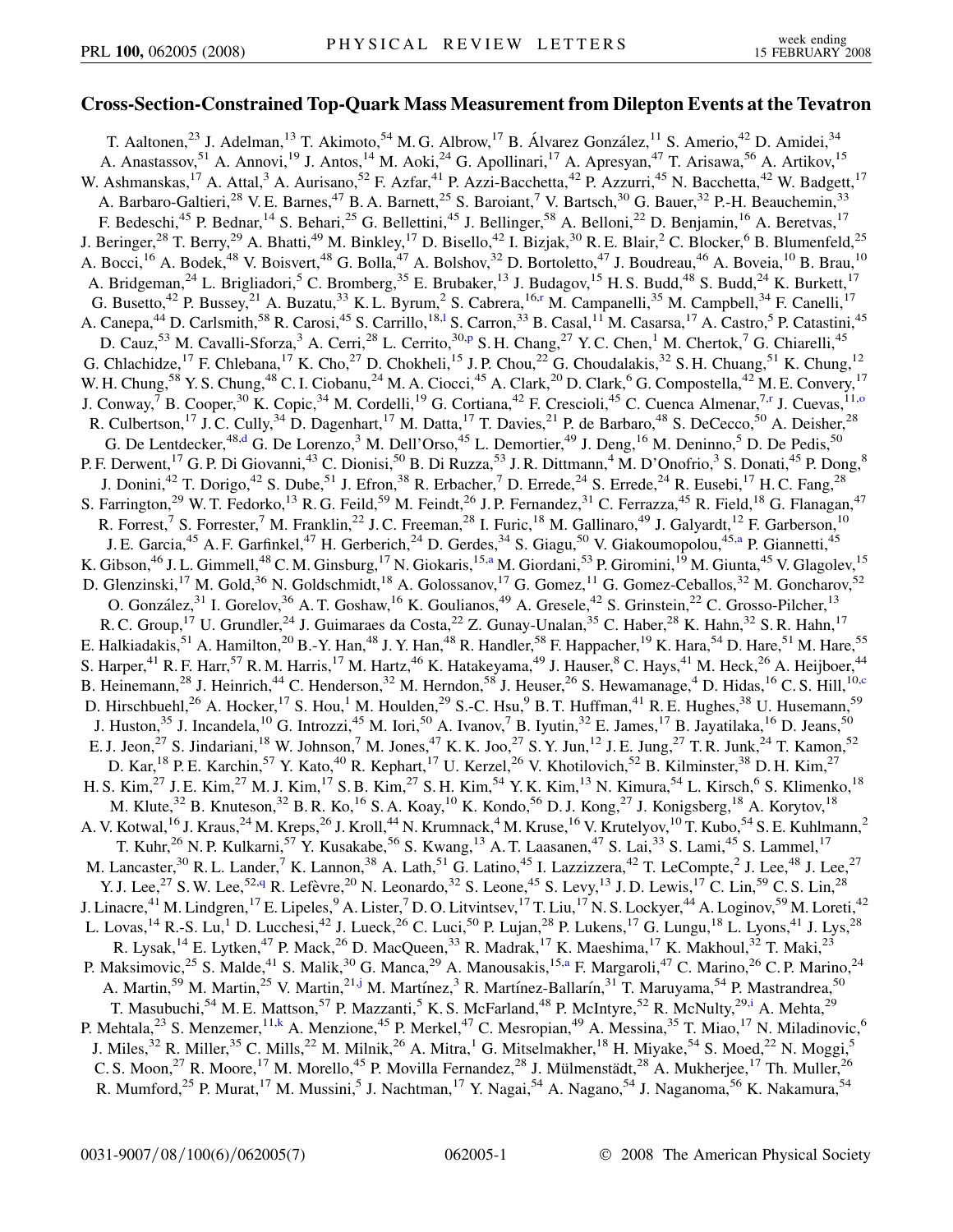<span id="page-1-6"></span><span id="page-1-4"></span><span id="page-1-2"></span>I. Nakano,<sup>39</sup> A. Napier,<sup>55</sup> V. Necula,<sup>16</sup> C. Neu,<sup>44</sup> M. S. Neubauer,<sup>24</sup> J. Nielsen,<sup>28,[f](#page-6-11)</sup> L. Nodulman,<sup>2</sup> M. Norman,<sup>9</sup> O. Norniella,<sup>24</sup> E. Nurse,<sup>30</sup> S. H. Oh,<sup>16</sup> Y. D. Oh,<sup>27</sup> I. Oksuzian,<sup>18</sup> T. Okusawa,<sup>40</sup> R. Oldeman,<sup>29</sup> R. Orava,<sup>23</sup> K. Osterberg,<sup>23</sup> S. Pagan Griso,<sup>42</sup> C. Pagliarone,<sup>45</sup> E. Palencia,<sup>17</sup> V. Papadimitriou,<sup>17</sup> A. Papaikonomou,<sup>26</sup> A. A. Paramonov,<sup>13</sup> B. Parks,<sup>38</sup> S. Pashapour,<sup>33</sup> J. Patrick,<sup>17</sup> G. Pauletta,<sup>53</sup> M. Paulini,<sup>12</sup> C. Paus,<sup>32</sup> D. E. Pellett,<sup>7</sup> A. Penzo,<sup>53</sup> T. J. Phillips,<sup>16</sup> G. Piacentino,<sup>45</sup> J. Piedra,<sup>43</sup> L. Pinera,<sup>18</sup> K. Pitts,<sup>24</sup> C. Plager,<sup>8</sup> L. Pondrom,<sup>58</sup> X. Portell,<sup>3</sup> O. Poukhov,<sup>15</sup> N. Pounder,<sup>41</sup> F. Prakos[h](#page-6-12)yn,<sup>15</sup> A. Pronko,<sup>17</sup> J. Proudfoot,<sup>2</sup> F. Ptohos,<sup>17,h</sup> G. Punzi,<sup>45</sup> J. Pursley,<sup>58</sup> J. Rademacker,<sup>41[,c](#page-6-6)</sup> A. Rahaman,<sup>46</sup> V. Ramakrishnan,<sup>58</sup> N. Ranjan,<sup>47</sup> I. Redondo,<sup>31</sup> B. Reisert,<sup>17</sup> V. Rekovic,<sup>36</sup> P. Renton,<sup>41</sup> M. Rescigno,<sup>50</sup> S. Richter,<sup>26</sup> F. Rimondi,<sup>5</sup> L. Ristori,<sup>45</sup> A. Robson,<sup>21</sup> T. Rodrigo,<sup>11</sup> E. Rogers,<sup>24</sup> S. Rolli,<sup>55</sup> R. Roser,<sup>17</sup> M. Rossi,<sup>53</sup> R. Rossin,<sup>10</sup> P. Roy,<sup>33</sup> A. Ruiz,<sup>11</sup> J. Russ,<sup>12</sup> V. Rusu,<sup>17</sup> H. Saarikko,<sup>23</sup> A. Safonov,<sup>52</sup> W. K. Sakumoto,<sup>48</sup> G. Salamanna,<sup>50</sup> O. Saltó,<sup>3</sup> L. Santi,<sup>53</sup> S. Sarkar,<sup>50</sup> L. Sartori,<sup>45</sup> K. Sato,<sup>17</sup> A. Savoy-Navarro,<sup>43</sup> T. Scheidle,<sup>26</sup> P. Schlabach,<sup>17</sup> E. E. Schmidt,<sup>17</sup> M. A. Schmidt,<sup>13</sup> M. P. Schmidt,<sup>59</sup> M. Schmitt,<sup>37</sup> T. Schwarz,<sup>7</sup> L. Scodellaro,<sup>11</sup> A. L. Scott,<sup>10</sup> A. Scribano,<sup>45</sup> F. Scuri,<sup>45</sup> A. Sedov,<sup>47</sup> S. Seidel,<sup>36</sup> Y. Seiya,<sup>40</sup> A. Semenov,<sup>15</sup> L. Sexton-Kennedy,<sup>17</sup> A. Sfyria,<sup>20</sup> S. Z. Shalhout,<sup>57</sup> M. D. Shapiro,<sup>28</sup> T. Shears,<sup>29</sup> P. F. Shepard,<sup>46</sup> D. Sherman,<sup>22</sup> M. Shimojima,<sup>54[,n](#page-6-13)</sup> M. Shochet,<sup>13</sup> Y. Shon,<sup>58</sup> I. Shreyber,<sup>20</sup> A. Sidoti,<sup>45</sup> P. Sinervo,<sup>33</sup> A. Sisakyan,<sup>15</sup> A. J. Slaughter,<sup>17</sup> J. Slaunwhite,<sup>38</sup> K. Sliwa,<sup>55</sup> J. R. Smith,<sup>7</sup> F. D. Snider,<sup>17</sup> R. Snihur,<sup>33</sup> M. Soderberg,<sup>34</sup> A. Soha,<sup>7</sup> S. Somalwar,<sup>51</sup> V. Sorin,<sup>35</sup> J. Spalding,<sup>17</sup> F. Spinella,<sup>45</sup> T. Spreitzer,<sup>33</sup> P. Squillacioti,<sup>45</sup> M. Stanitzki,<sup>59</sup> R. St. Denis,<sup>21</sup> B. Stelzer,<sup>8</sup> O. Stelzer-Chilton,<sup>41</sup> D. Stentz,<sup>37</sup> J. Strologas,<sup>36</sup> D. Stuart,<sup>10</sup> J. S. Suh,<sup>27</sup> A. Sukhanov,<sup>18</sup> H. Sun,<sup>55</sup> I. Suslov,<sup>15</sup> T. Suzuki,<sup>54</sup> A. Taffard,<sup>24[,e](#page-6-14)</sup> R. Takashima,<sup>39</sup> Y. Takeuchi,<sup>54</sup> R. Tanaka,<sup>39</sup> M. Tecchio,<sup>34</sup> P. K. Teng,<sup>1</sup> K. Terashi,<sup>49</sup> J. Thom,<sup>17[,g](#page-6-15)</sup> A. S. Thompson,<sup>21</sup> G. A. Thompson,<sup>24</sup> E. Thomson,<sup>44</sup> P. Tipton,<sup>59</sup> V. Tiwari,<sup>12</sup> S. Tkaczyk,<sup>17</sup> D. Toback,<sup>52</sup> S. Tokar,<sup>14</sup> K. Tollefson,<sup>35</sup> T. Tomura,<sup>54</sup> D. Tonelli,<sup>17</sup> S. Torre,<sup>19</sup> D. Torretta,<sup>17</sup> S. Tourneur,<sup>43</sup> W. Trischuk,<sup>33</sup> Y. Tu,<sup>44</sup> N. Turini,<sup>45</sup> F. Ukegawa,<sup>54</sup> S. Uozumi,<sup>54</sup> S. Vallecorsa,<sup>20</sup> N. van Remortel,<sup>23</sup> A. Varganov,<sup>34</sup> E. Vataga,<sup>36</sup> F. Vázquez, <sup>18,1</sup> G. Velev, <sup>17</sup> C. Vellidis, <sup>45[,a](#page-6-5)</sup> V. Veszpremi, <sup>47</sup> M. Vidal, <sup>31</sup> R. Vidal, <sup>17</sup> I. Vila, <sup>11</sup> R. Vilar, <sup>11</sup> T. Vine, <sup>30</sup> M. Vogel,<sup>36</sup> I. Volobouev,<sup>28,[q](#page-6-7)</sup> G. Volpi,<sup>45</sup> F. Würthwein,<sup>9</sup> P. Wagner,<sup>44</sup> R. G. Wagner,<sup>2</sup> R. L. Wagner,<sup>17</sup> J. Wagner-Kuhr,<sup>26</sup> W. Wagner,<sup>26</sup> T. Wakisaka,<sup>40</sup> R. Wallny,<sup>8</sup> S. M. Wang,<sup>1</sup> A. Warburton,<sup>33</sup> D. Waters,<sup>30</sup> M. Weinberger,<sup>52</sup> W. C. Wester III,<sup>17</sup> B. Whitehouse,<sup>55</sup> D. Whiteson,<sup>44[,e](#page-6-14)</sup> A. B. Wicklund,<sup>2</sup> E. Wicklund,<sup>17</sup> G. Williams,<sup>33</sup> H. H. Williams,<sup>44</sup> P. Wilson,<sup>17</sup> B. L. Winer,<sup>38</sup> P. Wittich,<sup>17[,g](#page-6-15)</sup> S. Wolbers,<sup>17</sup> C. Wolfe,<sup>13</sup> T. Wright,<sup>34</sup> X. Wu,<sup>20</sup> S. M. Wynne,<sup>29</sup> A. Yagil,<sup>9</sup> K. Yamamoto,<sup>40</sup> J. Ya[m](#page-6-16)aoka,<sup>51</sup> T. Yamashita,<sup>39</sup> C. Yang,<sup>59</sup> U.K. Yang,<sup>13,m</sup> Y.C. Yang,<sup>27</sup> W.M. Yao,<sup>28</sup> G.P. Yeh,<sup>17</sup> J. Yoh,<sup>17</sup> K. Yorita,<sup>13</sup> T. Yoshida,<sup>40</sup> G. B. Yu,<sup>48</sup> I. Yu,<sup>27</sup> S. S. Yu,<sup>17</sup> J. C. Yun,<sup>17</sup> L. Zanello,<sup>50</sup> A. Zanetti,<sup>53</sup> I. Zaw,<sup>22</sup> X. Zhang,<sup>24</sup>

Y. Zheng,  $8,b$  $8,b$  and S. Zucchelli<sup>5</sup>

## (CDF Collaboration)

<sup>1</sup>*Institute of Physics, Academia Sinica, Taipei, Taiwan 11529, Republic of China*<br><sup>2</sup><sup>4</sup> *Languna National Laboratory, Argonna Illinois 60430, USA* 

*Argonne National Laboratory, Argonne, Illinois 60439, USA* <sup>3</sup>

<span id="page-1-5"></span><span id="page-1-3"></span><span id="page-1-1"></span><span id="page-1-0"></span>*Institut de Fisica d'Altes Energies, Universitat Autonoma de Barcelona, E-08193, Bellaterra (Barcelona), Spain* <sup>4</sup>

<sup>4</sup>Baylor University, Waco, Texas 76798, USA<br><sup>5</sup> Istitute Nazionale di Fisica Nucleare, University of Bologna, La

*Istituto Nazionale di Fisica Nucleare, University of Bologna, I-40127 Bologna, Italy* <sup>6</sup>

*Brandeis University, Waltham, Massachusetts 02254, USA* <sup>7</sup>

*University of California, Davis, Davis, California 95616, USA* <sup>8</sup>

*University of California, Los Angeles, Los Angeles, California 90024, USA* <sup>9</sup>

<sup>9</sup>University of California, San Diego, La Jolla, California 92093, USA<br><sup>10</sup>University of California, Santa Barbara, Santa Barbara, California 93106, USA<br><sup>11</sup>Instituto de Fisica de Cantabria, CSIC-University of Cantabria,

*FIN-00014, Helsinki, Finland*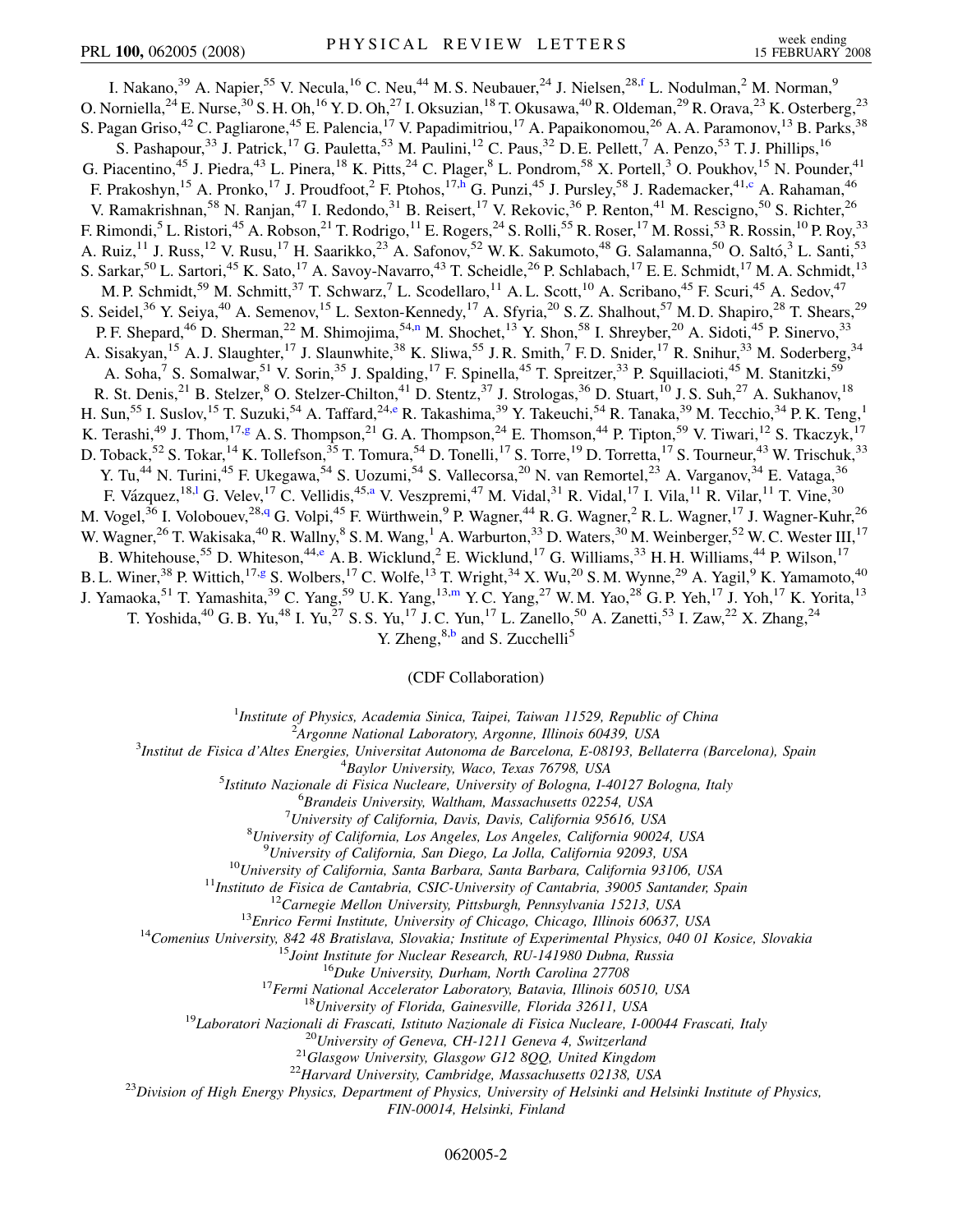<sup>24</sup>University of Illinois, Urbana, Illinois 61801, USA<br><sup>25</sup>The Johns Hopkins University, Baltimore, Maryland 21218, USA<br><sup>26</sup>Institut für Experimentelle Kernphysik, Universität Karlsruhe, 76128 Karlsruhe, Germany<br><sup>27</sup>Cent

*Seoul National University, Seoul 151-742, Korea;*

*Sungkyunkwan University, Suwon 440-746, Korea;*

*Korea Institute of Science and Technology Information, Daejeon, 305-806, Korea;*

Chonnam National University, Gwangju, 500-757, Korea<br><sup>28</sup>Ernest Orlando Lawrence Berkeley National Laboratory, Berkeley, California 94720, USA<br><sup>29</sup>University of Liverpool, Liverpool L69 7ZE, United Kingdom<br><sup>30</sup>University

<sup>33</sup>Institute of Particle Physics: McGill University, Montréal, Canada H3A 2T8;

and University of Toronto, Toronto, Canada M5S 1A7<br><sup>34</sup>University of Michigan, Ann Arbor, Michigan 48109, USA<br><sup>35</sup>Michigan State University, East Lansing, Michigan 48824, USA<br><sup>36</sup>University of New Mexico, Albuquerque, New

<sup>41</sup>University of Oxford, Oxford OX1 3RH, United Kingdom<br><sup>42</sup>University of Padova, Istituto Nazionale di Fisica Nucleare, Sezione di Padova-Trento, I-35131 Padova, Italy<br><sup>43</sup>LPNHE, Universite Pierre et Marie Curie/IN2P3-C

<sup>47</sup>Purdue University, West Lafayette, Indiana 47907, USA<br><sup>48</sup>University of Rochester, Rochester, New York 14627, USA<br><sup>48</sup>University of Rochester, Rochester, New York 14627, USA<br><sup>49</sup>The Rockefeller University, New York, N

<sup>59</sup>*Yale University, New Haven, Connecticut 06520, USA*

(Received 22 October 2007; published 15 February 2008)

We report the first top-quark mass measurement that uses a cross-section constraint to improve the mass determination. This measurement is made with a dilepton  $t\bar{t}$  event candidate sample collected with the Collider Detector II at Fermilab. From a data sample corresponding to an integrated luminosity of 1.2 fb<sup>-1</sup>, we measure a top-quark mass of  $170.7^{+4.2}_{-3.9}$ (stat)  $\pm$  2.6(syst)  $\pm$  2.4(theory) GeV/ $c^2$ . The measurement without the cross-section constraint is  $169.7^{+5.2}_{-4.9}$  (stat)  $\pm 3.1$  (syst) GeV/ $c^2$ .

DOI: [10.1103/PhysRevLett.100.062005](http://dx.doi.org/10.1103/PhysRevLett.100.062005) PACS numbers: 14.65.Ha, 12.15.Ff, 13.85.Ni, 13.85.Qk

The top-quark mass  $M_t$  is a fundamental parameter in the standard model (SM). Together with the *W*-boson mass,  $M_t$  places constraints on the SM Higgs boson mass [\[1\]](#page-6-18). At hadron colliders, the top quarks are mainly pair produced via the strong interaction. Nearly every top quark decays into a *W* boson and a *b* quark, and in the dilepton channel both *W* bosons decay to a charged lepton and a neutrino. The  $t\bar{t}$  dilepton events have a small branching ratio, but they have a higher purity than single-lepton or all-hadronic final states. Because the two neutrinos in the final state are not detected, the dilepton channel top mass fit is underconstrained. However, measuring the mass in this channel is important because it provides an independent measurement of  $M_t$  that can be compared to measurements in other decay channels, allowing a consistency check of the  $t\bar{t}$  hypothesis. Previous measurements of  $M_t$ in the dilepton channel are described in  $[2-4]$  $[2-4]$  $[2-4]$ .

The SM predicts the  $t\bar{t}$  cross section as a function of the top mass [\[5,](#page-6-21)[6](#page-6-22)]. Therefore, the top mass can be determined from the observed event yield alone. By combining the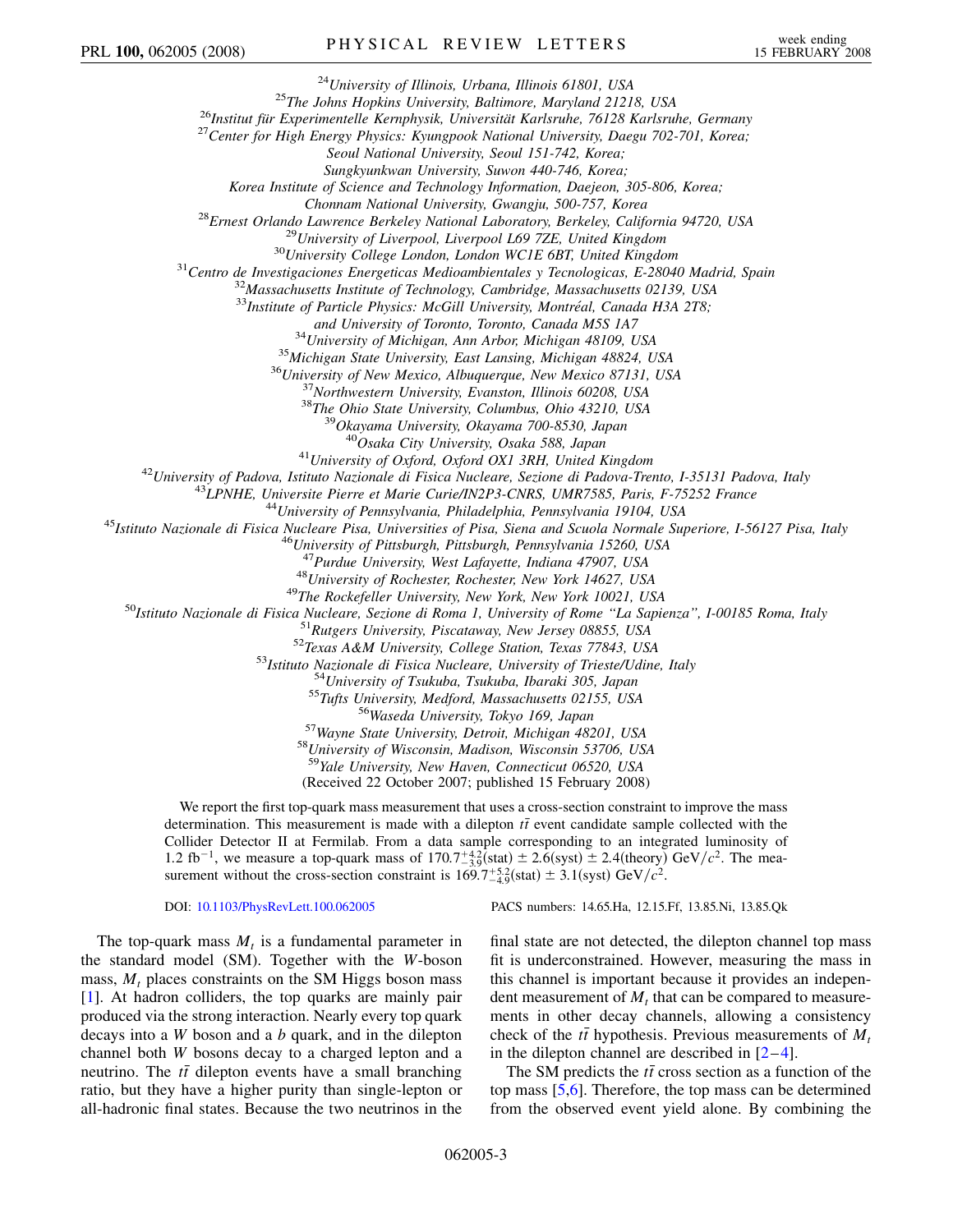theoretical  $\sigma_{t\bar{t}}(M_t)$  dependence with the top mass determination from the event kinematics, we can use the crosssection information to improve the mass measurement, as reported in this Letter.

In this novel measurement, the constraint provided by the mass dependent theoretical  $t\bar{t}$  cross section is combined with a ''template method'' in which a top-quark mass *mr <sup>t</sup>* is reconstructed for each event and in which the distribution of  $m_t^r$  is compared with template distributions derived from simulation. We include the cross-section constraint while properly taking into account the top mass dependence of the acceptance and all the correlated systematic uncertainties.

The template method adopted here is an enhanced version of the ''full kinematic analysis'' described in [[2\]](#page-6-19). The enhanced version treats *b*-tagged and nontagged events separately. This separation improves the expected statistical uncertainty by 20%; this represents a significant improvement over the previous analysis, which handled *b*-tagged and nontagged events as a single sample. Introducing the cross-section constraint improves the expected statistical uncertainty further by 20%. In this Letter, the measurement without the cross-section constraint will be referred to as the ''traditional'' measurement.

This measurement uses data collected by the CDF II detector corresponding to an integrated luminosity of 1.2 fb<sup>-1</sup>. The CDF II detector [\[7\]](#page-6-23) is a multipurpose particle detector at the *pp* Tevatron Collider. Charged particle trajectories are measured with a silicon detector and a drift chamber, which are immersed in a 1.4 T uniform magnetic field parallel to the beam directions. Electron, photon, and hadron energies are measured with electromagnetic and hadronic calorimeters. Muons are detected with drift chambers and scintillation counter hodoscopes located outside the calorimeters. CDF employs cylindrical coordinates where  $\theta$  is the polar angle with respect to the proton beam. Transverse energy and momentum are defined as  $E_T = E \sin \theta$  and  $p_T = p \sin \theta$ , where *E* is the energy and *p* is the momentum.

The data for this analysis were collected using an inclusive lepton trigger that required an electron or a muon with  $p_T > 18$  GeV/c [\[8](#page-6-24)]. After the offline reconstruction, the dilepton events were selected using the selection de-scribed in [\[9](#page-6-25)]; the main selection criteria are two oppositely charged leptons with  $p_T > 20$  GeV/c [\[8](#page-6-24)], missing transverse energy [\[2](#page-6-19)] due to the undetected neutrinos  $(E_T > 25 \text{ GeV})$ , and at least two jets with  $E_T > 15 \text{ GeV}$ . The expected and observed numbers of events are summarized in Table [I](#page-3-0). After the event selection, the sample was divided into two subsamples with significantly different signal-to-background ratios. The *b*-tagged sample includes 32 events in which at least one of the jets is identified as a *b*-quark candidate through the presence of a displaced vertex [\[10\]](#page-6-26). This subsample has an expected signal-tobackground ratio of 11:1. The nontagged sample comprises

<span id="page-3-0"></span>TABLE I. Expected and observed number of events passing event selection criteria. Statistical and systematic uncertainties have been combined.

|                                               | Expected background |  |
|-----------------------------------------------|---------------------|--|
| <b>Diboson</b>                                | $5.8 \pm 0.9$       |  |
| $Z/\gamma^* \rightarrow ll, l = e, \mu, \tau$ | $10.9 \pm 2.3$      |  |
| Misidentified leptons                         | $8.8 \pm 3.9$       |  |
| Total                                         | $25.6 \pm 5.5$      |  |
|                                               | Expected signal     |  |
| $t\bar{t}(M_t = 170 \text{ GeV}/c^2)$         | 62.1 $\pm$ 4.3      |  |
| Total expected                                | $87.7 \pm 8.9$      |  |
| Data                                          | 77                  |  |

45 events in which none of the jets is identified as a *b*-quark candidate. In this subsample the expected signal-tobackground ratio is 1:1.

Because the two neutrinos are not detected, the reconstruction of the top-quark mass from dilepton events is underconstrained. Top mass reconstruction can be accomplished by considering a kinematic variable that is not observable on an event-by-event basis, but that has a predictable distribution independent of the top mass value. In this analysis the distribution of  $p_z^{t\bar{t}}$ , the longitudinal momentum of the  $t\bar{t}$  system, was adopted as the variable. Monte Carlo simulations, generated with PYTHIA [\[11](#page-6-27)] and the CDF II detector simulation  $[12]$  $[12]$  $[12]$ , indicate that the distribution of  $p_z^{t}$  is nearly independent of the top mass, and is described by a Gaussian distribution with a mean of zero and width of 195  $GeV/c$ . The validity of the Monte Carlo simulation was tested with data from the lepton + jets decay channel where  $p_z^{t\bar{t}}$  can be explicitly reconstructed.

For each event, a top mass  $m_t^r$  is reconstructed from the event kinematics as follows. The jet energies are corrected to correspond to the energies of the primary *b* quarks. After these jet energy corrections, the two Cartesian components of transverse missing momentum are taken as the sum of the neutrino transverse momentum components. Along with assumptions on the masses of the final state particles and additional constraints on  $M_{W^{\pm}} = 80.4 \text{ GeV}/c^2$ ,  $M_t =$  $M_{\bar{t}}$ , and  $p_z^t + p_{\bar{z}}^{\bar{t}} = p_z^{t\bar{t}}$ , a top mass can be calculated [\[2\]](#page-6-19).

A wide range of possible  $p_z^{t\bar{t}}$  values is incorporated by calculating the top mass 10 000 times. For each iteration,  $p_z^{t\bar{t}}$  is randomly drawn from its expected distribution. Similarly, the jet energies and  $E_T$  are smeared according to their resolutions. For each iteration, if a solution is not found using the fixed values of  $M_W$  and  $M_t$ , solutions within  $M_{W^{\pm}} = 80.4 \pm 3.0 \text{ GeV}/c^2$  and  $M_t = M_{\bar{t}} \pm$ 2.0 GeV $/c^2$  are accepted.

For a given event, we obtain two distributions of possible top-quark masses, each corresponding to a different lepton-jet pairing. The pairing which has the higher fraction of solutions is selected. This choice is correct for 70%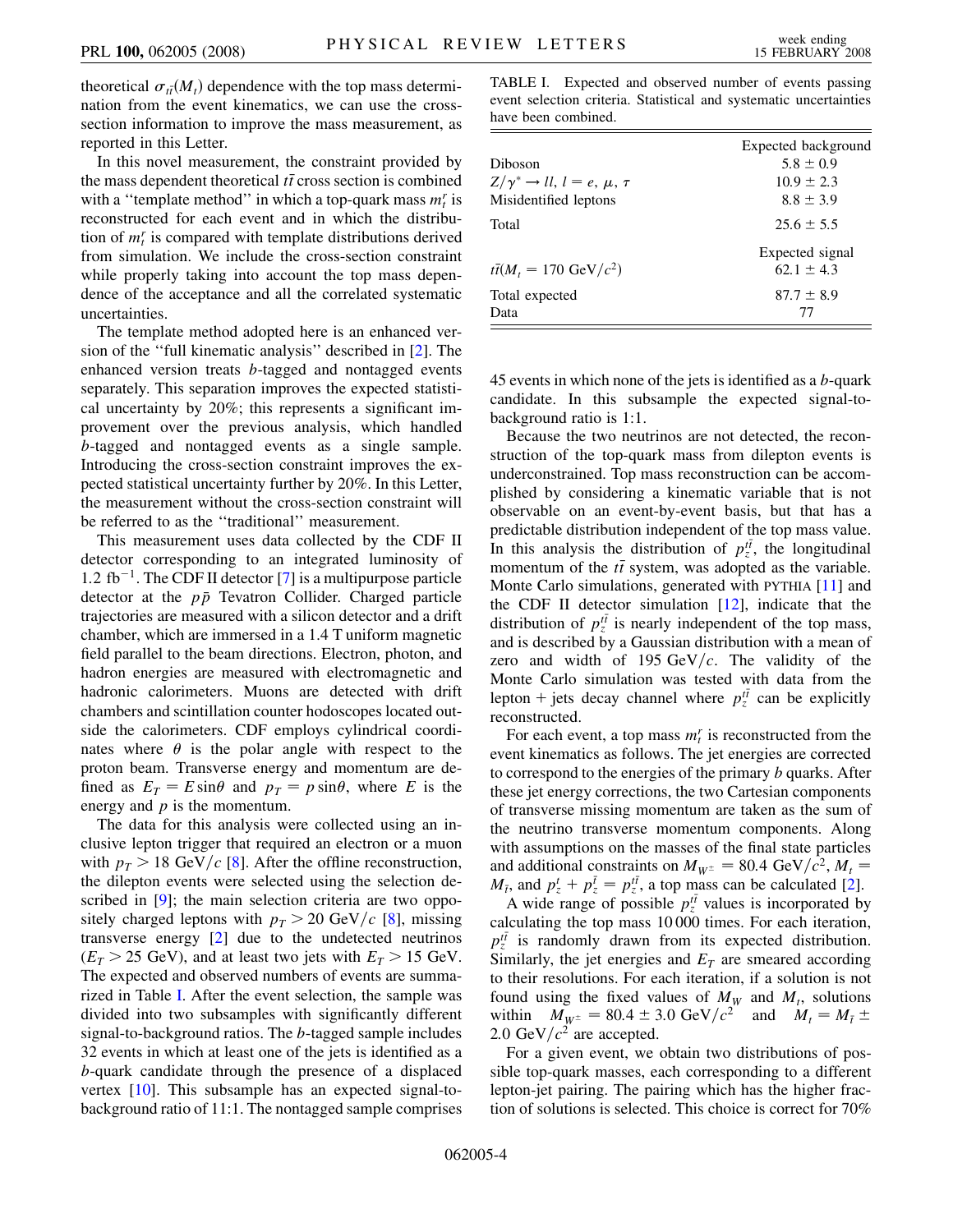of simulated  $t\bar{t}$  events. Events with fewer than 100 solutions are rejected. According to Monte Carlo studies, 91% of signal and 78% of background events pass this mass reconstruction requirement. The most probable value of a spline fit to the distribution selected is taken as a per-event top mass  $m_t^r$ .

Templates of reconstructed top mass distributions were created from various  $t\bar{t}$  and background samples. Signal templates were generated from  $t\bar{t}$  Monte Carlo samples with generated top masses ranging from 150 to 200 GeV $/c^2$ , separately for *b*-tagged and nontagged signal events. Diboson and  $Z \rightarrow ll$  templates were generated from Monte Carlo simulation. A template for misidentified leptons was created using data. The background templates were combined according to the expected contribution of each background source. It was observed from simulation that using the same common background template for *b*-tagged and nontagged samples provides as good a performance as using separate templates. The common background template was therefore used for both subsamples. The templates were parametrized to form continuous probability density functions [[2](#page-6-19)].

In the traditional measurement, the top mass is extracted by comparing the reconstructed mass distributions from data to the signal and background template parametrizations using an unbinned likelihood fit. The likelihood includes free parameters for the number of signal events  $n_s$ and background events  $n<sub>b</sub>$  in each subsample, and for the top mass  $M_t$ . The total likelihood takes the form

<span id="page-4-0"></span>
$$
\mathcal{L} = \mathcal{L}_{b\text{-tagged}}(M_t, n_s^b, n_b^b) \mathcal{L}_{\text{non-tagged}}(M_t, n_s^{\text{non}}, n_b^{\text{non}}), (1)
$$

where each of the subsample likelihoods is as the likelihood function described in [[2\]](#page-6-19). The top-quark mass hypothesis which minimizes  $-\ln(L)$  is taken.

To test the method, we performed Monte Carlo experiments of signal and background events. The numbers of signal and background events in each experiment were varied according to Poisson distributions using the expected mean numbers of events. According to the Monte Carlo experiments, the method is unbiased and returns appropriate uncertainties.

In  $1.2 \text{ fb}^{-1}$  of data, 31 *b*-tagged and 39 nontagged events pass the event selection criteria and have solutions for  $m_t^r$ . Applying the traditional method to the two subsamples [see Eq. [\(1](#page-4-0))], we measure  $M_t =$  $169.7^{+5.2}_{-4.9}$ (stat) GeV/ $c^2$ . The reconstructed top mass distribution from data is shown in Fig. [1.](#page-4-1)

<span id="page-4-2"></span>The top mass measurement can be improved by taking into account the top mass dependence of the  $t\bar{t}$  production cross section. The expected number of signal events can be expressed as

$$
n_s(M_t) = \sigma_{t\bar{t}}(M_t) a(M_t) L p_m^r, \qquad (2)
$$

where  $\sigma_{t\bar{t}}(M_t)$  is the theoretical  $t\bar{t}$  cross section,  $a(M_t)$  is

<span id="page-4-1"></span>

FIG. 1 (color online). Reconstructed top mass distribution from data together with the signal and background parametrizations.

the acceptance of  $t\bar{t}$  events,  $L$  is the integrated luminosity, and  $p_m^r$  is the probability of obtaining a solution for  $m_t^r$ .

The principal dependence on the top-quark mass in Eq. [\(2](#page-4-2)) arises from  $\sigma_{t\bar{t}}$ . We use a NLO calculation of  $\sigma_{t\bar{t}}$ evaluated at three different top masses [\[5\]](#page-6-21); we parametrize the mass dependence of  $\sigma_{t\bar{t}}$  on the top mass using the functional form described in [[6](#page-6-22)]:

$$
\sigma_{t\bar{t}}(M_t) = 6.70e^{(175 - M_t)/32.29} \text{pb.}
$$
 (3)

The acceptance  $a(M_t)$  was studied using  $t\bar{t}$  Monte Carlo simulation, separately for *b*-tagged and nontagged samples. The Monte Carlo acceptances were corrected for trigger efficiencies and for scale factors arising from differences between data and simulation. The combined Monte Carlo acceptance corrections are between 74% and 95%, depending on the lepton flavor and pseudorapidity. The dependence of the acceptance on the top mass is linear, increasing about 30% in the top mass range of 150 to 200 GeV/ $c^2$ . The integrated luminosity, *L*, is 1118  $\pm$ 67 pb<sup>-1</sup> for the *b*-tagged sample and  $1189 \pm 71$  pb<sup>-1</sup> for the nontagged sample. The signal mass reconstruction probability,  $p_m^r$ , was measured to be  $91 \pm 1.1\%$  for both *b*-tagged and nontagged samples, and was found to be independent of the top mass.

The cross-section-constrained top mass measurement uses information from the reconstructed top mass distribution as well as the observed number of events. The per-event mass reconstruction method and the template parametrizations are the same as in the traditional measurement. The information from the number of events is added to the likelihood function by replacing  $n_s$  in Eq. [\(1](#page-4-0)) with  $n_s(M_t)$  from Eq. [\(2](#page-4-2)); thus  $\mathcal{L} \equiv$  $\mathcal{L}_{b\text{-tagged}}(M_t, n_b^b) \mathcal{L}_{\text{non-tagged}}(M_t, n_b^{\text{non}})$ . The number of background events  $n<sub>b</sub>$  and the top mass  $M<sub>t</sub>$  are free fit parameters as in the likelihood function of the traditional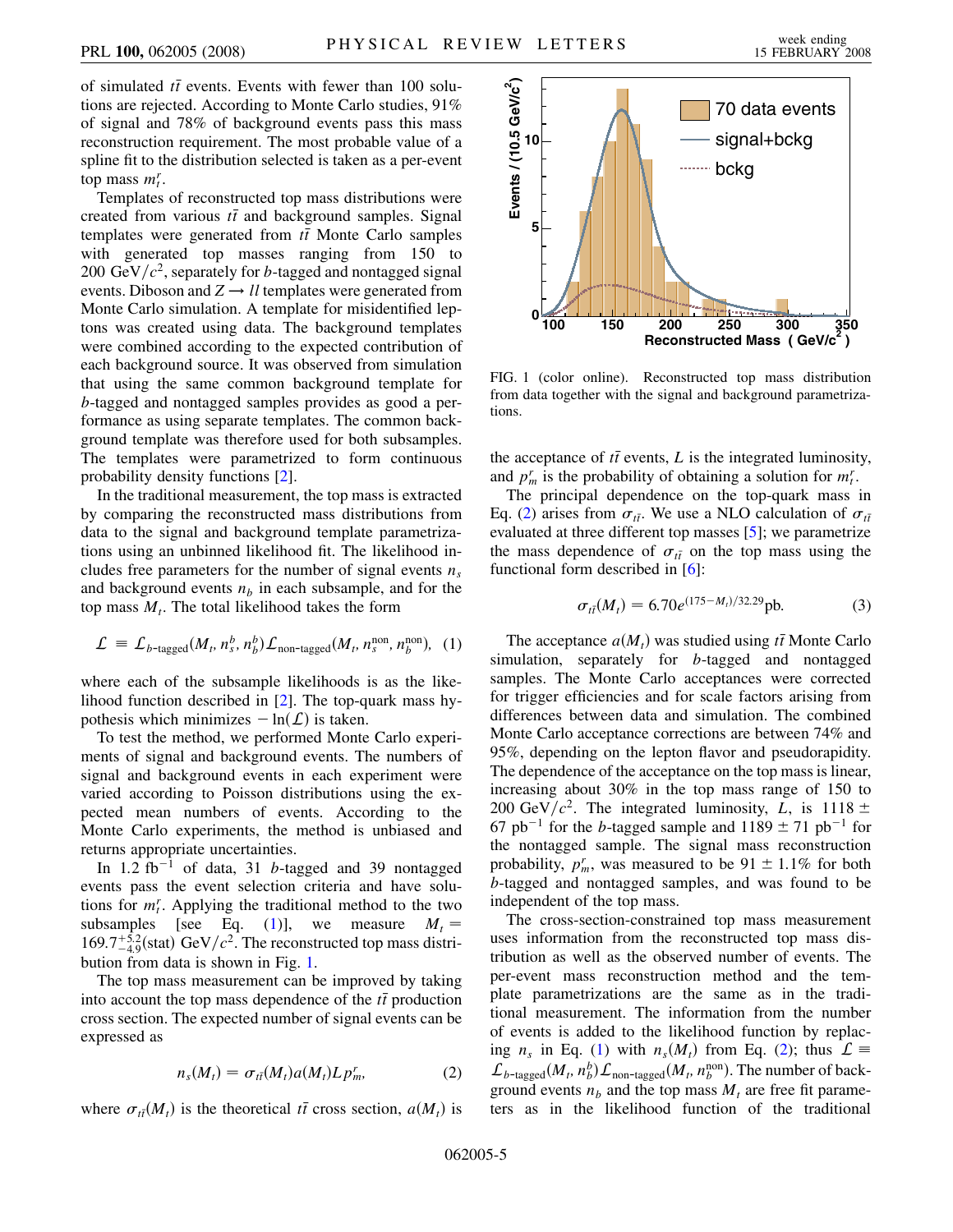measurement. The uncertainty in the theoretical modeling of  $\sigma_{t\bar{t}}$  is not included in the likelihood; it is treated in the same way as other systematic uncertainties described below.

Simulated experiments are used to verify that the cross-section-constrained method is unbiased and returns appropriate uncertainties. We measure  $M_t =$  $170.7^{+4.2}_{-3.9}$ (stat) GeV/ $c^2$ . The statistical uncertainty is consistent with expectations.

The sources of systematic uncertainties are summarized in Table [II.](#page-5-0) The jet energy scale uncertainty is dominated by the uncertainty in jet energy corrections. This uncertainty was studied by shifting the jet energies by  $\pm 1\sigma$ , and half of the mass difference was taken as the systematic uncertainty. Since the jet energy corrections were determined for light quark jets, we evaluated an additional systematic uncertainty from possible differences between *b* jets and light quark jets [\[13\]](#page-6-29). The total uncertainty from the jet energy scale is  $1.8(2.9)$  GeV/ $c<sup>2</sup>$  for the cross-section-constrained (traditional) measurement. The cross-section-constrained measurement is less sensitive to the jet energy corrections because a change in the jet energy scale shifts the top mass determination from the event yield in the opposite direction to that from kinematic reconstruction. The signal modeling uncertainty is  $0.9(0.8)$  GeV/ $c^2$ , and takes into account differences in parton showering between the PYTHIA [\[11\]](#page-6-27) and HERWIG [\[14\]](#page-6-30) Monte Carlo generators, uncertainties in initial and final state radiation modeling, and differences in parton distribution functions between MRST  $[15]$  and the full set of CTEQ6M  $[16]$ eigenvectors. Possible imperfections in modeling the  $Z \rightarrow$ *ll* and misidentified lepton backgrounds combine to give 0.3(0.3) GeV $/c^2$  background modeling uncertainty. The contribution from uncertainties in background composition amounts to  $(0.3)$  GeV/ $c^2$ . The uncertainty from template statistics is 0.4(0.5) GeV/ $c^2$ . A 1% uncertainty in the lepton  $p<sub>T</sub>$  introduces an uncertainty of 0.2(0.2) GeV/ $c<sup>2</sup>$ . The cross-section-constrained measurement has an additional uncertainty of 1.6 GeV $/c^2$  from the expected number of events. This uncertainty includes  $1.1 \text{ GeV}/c^2$ 

<span id="page-5-0"></span>TABLE II. Summary of systematic uncertainties for the traditional (T) and cross-section-constrained (C) measurements.

| <b>Systematic Source</b>  | $\Delta M$ , | $(GeV/c^2)$ |
|---------------------------|--------------|-------------|
|                           | т            | C           |
| Jet energy scale          | 2.9          | 1.8         |
| Signal modeling           | 0.8          | 0.9         |
| Background modeling       | 0.3          | 0.3         |
| Background composition    | 0.3          | n.a         |
| Template statistics       | 0.5          | 0.4         |
| Lepton $p_T$              | 0.2          | 0.2         |
| Expected number of events | n.a          | 1.6         |
| Total                     | 3.1          | 2.6         |

uncertainty from the integrated luminosity,  $0.5 \text{ GeV}/c^2$ from the acceptance,  $0.9 \text{ GeV}/c^2$  from the expected number of background events (including relative background composition) and  $0.5 \text{ GeV}/c^2$  from the mass reconstruction probability.

The uncertainty in the theoretical  $\sigma_{t\bar{t}}(M_t =$ 17[5](#page-6-21) GeV/ $c^2$ ) is +0.71–0.88 pb [5]. We propagated this uncertainty to the top mass by changing the number of signal events in the Monte Carlo experiments. The estimated uncertainty on the top mass is 2.4  $GeV/c^2$ . Simulation studies show that this cross-section-constrained top mass measurement is not very sensitive to the probability shape of the theoretical  $\sigma_{t\bar{t}}$  uncertainty. Figure [2](#page-5-1) shows the cross-section-constrained top mass measurement in the  $M_t - \sigma_{t\bar{t}}$  plane. The extracted top mass from the cross-section measurement [\[17\]](#page-6-33) only is  $178.3^{+10.1}_{-8.0}$  (exp)  $^{+4.0}_{-5.8}$  (theory) GeV/ $c^2$ , consistent within about 1 standard deviation with the result from the traditional analysis.

In summary, we have introduced a new way to improve the template top mass measurement in the dilepton channel by using a theoretical cross-section constraint. With this measurement, we compare the reconstructed top mass distribution to templates and the observed number of events to expectation. In 1.2 fb<sup>-1</sup> of data collected by the CDF II detector, we measure a top-quark mass of  $170.7^{+4.2}_{-3.9}$ (stat)  $\pm 2.6$ (syst)  $\pm 2.4$ (theory) GeV/ $c^2$ . This measurement is in good agreement with the top mass measurement made without a cross-section constraint, which gives  $169.7^{+5.2}_{-4.9}$ (stat)  $\pm 3.1$ (syst) GeV/ $c^2$ , and with

<span id="page-5-1"></span>

FIG. 2 (color online). The measured cross-section-constrained top mass is shown in the  $M_t - \sigma_{t\bar{t}}$  plane. The innermost error bars correspond to the statistical uncertainty, the middle ones the statistical + systematic uncertainty, and the outermost error bars show the statistical  $+$  systematic  $+$  theory uncertainty. The hatched areas mark the traditional top mass measurement and the  $\sigma_{t\bar{t}}$  measurement in the dilepton channel with statistical + systematic uncertainties.